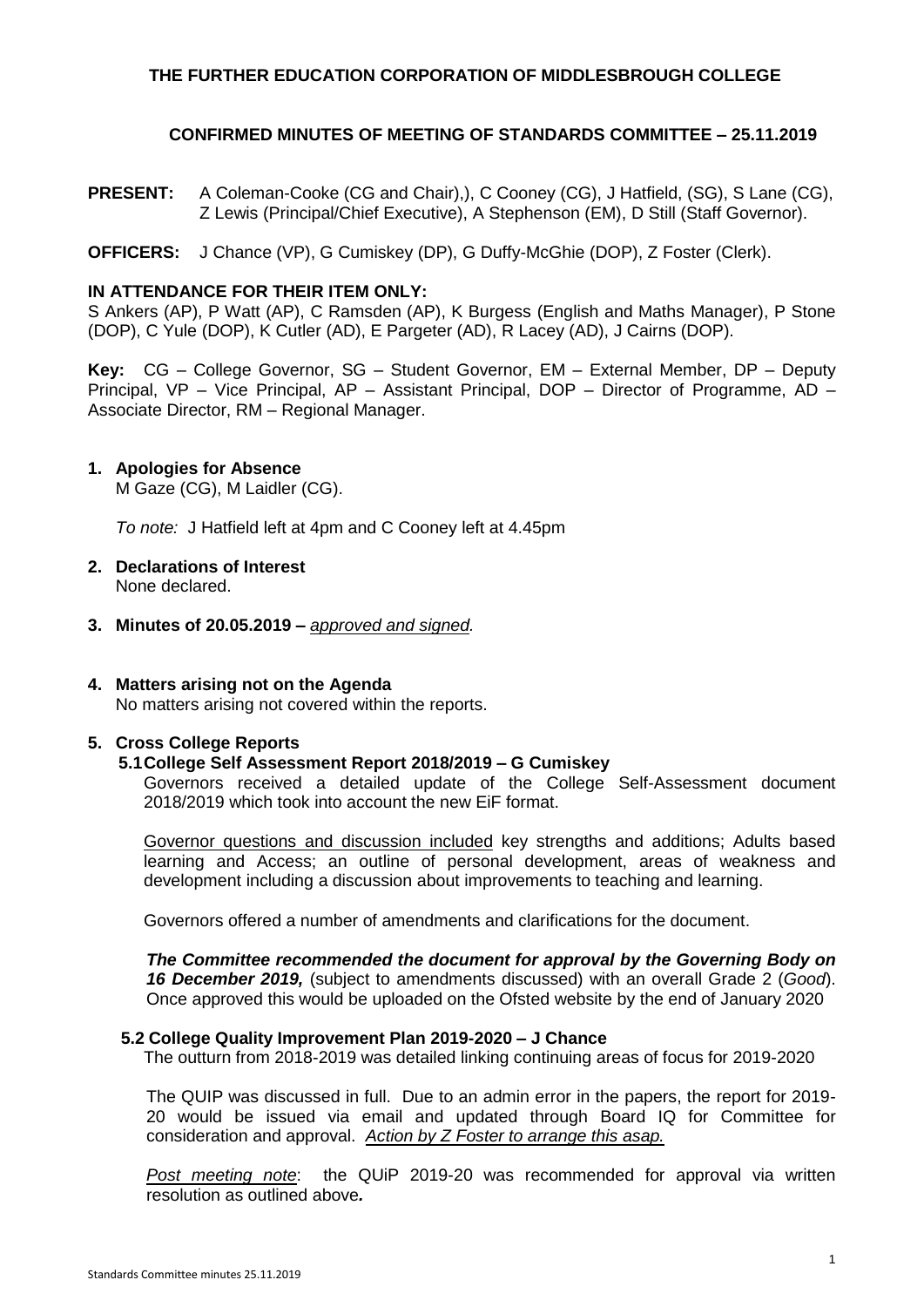Governors' discussion and questions included: key achievements and areas for improvement from 2018-19 with a key focus for the forthcoming year being on Apprenticeships;

Further detail in relation to the Apprenticeship Review was also presented to governors by G Cumiskey (via email).

# **5.3 Teaching, Learning and Assessment Update – G Duffy-McGhie**

A full overview was given.

.

Discussion and questions included: A Level students and staffing; student performance report progress; observations update; apprenticeships; interventions; quality and consistency across the college, and tracking and monitoring update including use of Smart Assessor by all.

Governors appreciated the increased narrative within the report.

## **5.4Progress Measures and KPIs Update – J Chance**

After an update, detailed consideration took place on the positive measures, albeit acknowledging that it was early for study programmes. A KPI update was also given.

Discussion and questioning included: A Level progress; English and Maths GCSE; improvements in the Access drop-out rate; Apprenticeships; HE and IT; Applied General target, report cards; bursary payments and reward links; attendance changes and improvements; parental communication (now and future possible options) and feedback;

Subject to the amendment for Applied General as discussed and agreed in the meeting, the KPIs for 2020-2021 were **agreed**.

# **5.5 Apprenticeships – S Ankers**

An overview of the new style of Cross College reporting was given by Z Lewis.

A comprehensive summary of the written report was given by S Ankers with input from P Watt.

Questions and discussion focused on: key strengths and weaknesses; Smart Assessor; development of employer reports; predictions; retention and withdrawal reasons; employer relationships; consultant outcomes including a return visit after Easter; achievement (standards and framework) and closer working relationships with Sales Team which was improving appropriate enrolment onto courses.

## **5.6 Study Programme Report – P Watts**

There was confirmation that available data was strong across the study programmes at this early stage.

Governors' discussion and questions included: some improvements in attendance for English and Maths with the new attendance officers to increase monitoring and tracking; A Level provision progress, retention and achievement rates; attendance more widely; 6 week drop out; industry placements; and underperforming course processes.

## **5.7 Adult Provision – C Ramsden**

The update included detail of early monitoring processes; attendance in key areas; distance learning; Access; Adults and drop-out rates in some areas (Health and Care; Engineering).

Questions and discussion included: confidence to improve Distance Learning through improved process for enrolments, employment of a new Quality Manager and better engagement; Adults – including attendance in English and Maths; and ESOL.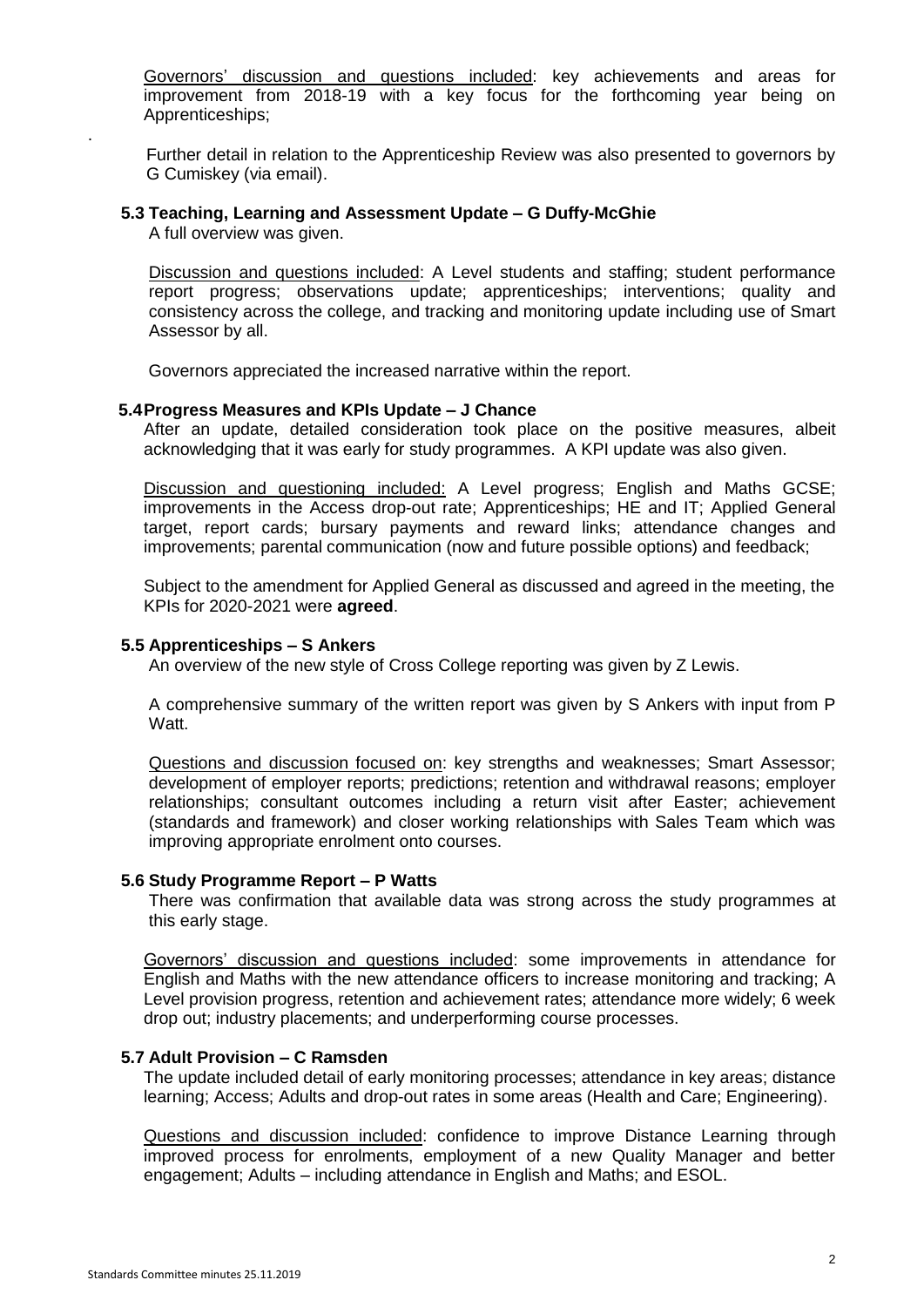# **5.8 English and Maths – K Burgess**

The English and Maths report was received.

Discussion and questions included: likely under-predictions of English at AP1 by Departments and how this was being approached for greater standardization; Maths predictions, progress and the need to improve accuracy in some areas; recent school GCSE results in the Tees Valley; and an update on the November Resits including an excellent attendance rate of 96%.

## **5.9 Higher Education Update - P Stone**

The written report was received for information. Z Lewis confirmed that she would reporting the latest OfS correspondence at the next Governing Body meeting for information and awareness.

Discussion included consideration of: retention and pass rates; outturn figures; OfS and regulation regime generally and college specific; the recent OU visit; students numbers; TEF status and preparation for 2021 re-assessment including areas of focus; selfassessment; tracking of student destinations; issues for students (IT); acknowledgement of the excellent outcome of External Examiner's Report which outlined no elements of concern regarding quality; and the need to increase publicity for 1<sup>st</sup> Class degree students (and others) more widely. *Action by P Stone to develop an appropriate strategy with Marketing.*

## **5.10 Subcontracted Outward Collaborative Provision (OCP) – J Chance**

The report was received for information with no significant concerns reported.

Governors discussed the addition of Skills Network including quality and spread of risk over subcontracting provision. After consideration **agreed to recommend** for approval by the Governing Body on 16 December 2019 that Skills Network be added as a subcontractor subject to due diligence

# **6. Department and Directorate Updates**

# **6.1 A Levels – C Yule**

C Yule presented a full report.

Governors' discussion and Q&As included: performance management of staff generally and review of a small number of underperforming staff; detailed consideration of student interventions; early predictions of first year students; second year predictions after mock exams and at AP4 providing an effective indicator; retention rates, Ofsted and progress and staffing.

## **6.2 Health and Care – K Cutler/E Pargeter**

The written report was received by the Committee.

Governors' discussion and questions included: planning for improvements within adult learning (current SAR Grade 3); retention; at risk students; development of staffing and culture; class sizes; placements; 6 week drop out rates for Study programmes and Adults and tracking of this; T Levels including possible reduction in high grades in the early years; increased support for students and the focus for disciplinaries (behaviour and increasingly attendance).

## **6.3 Business and Education – R Lacey**

The written report was received by the Committee and G Cumiskey gave a verbal overview of improvements last year and continued work.

Discussion and questions included: Changes to the early approach to Adults including attention on study skills and general support; staffing; attendance policy; improved drop